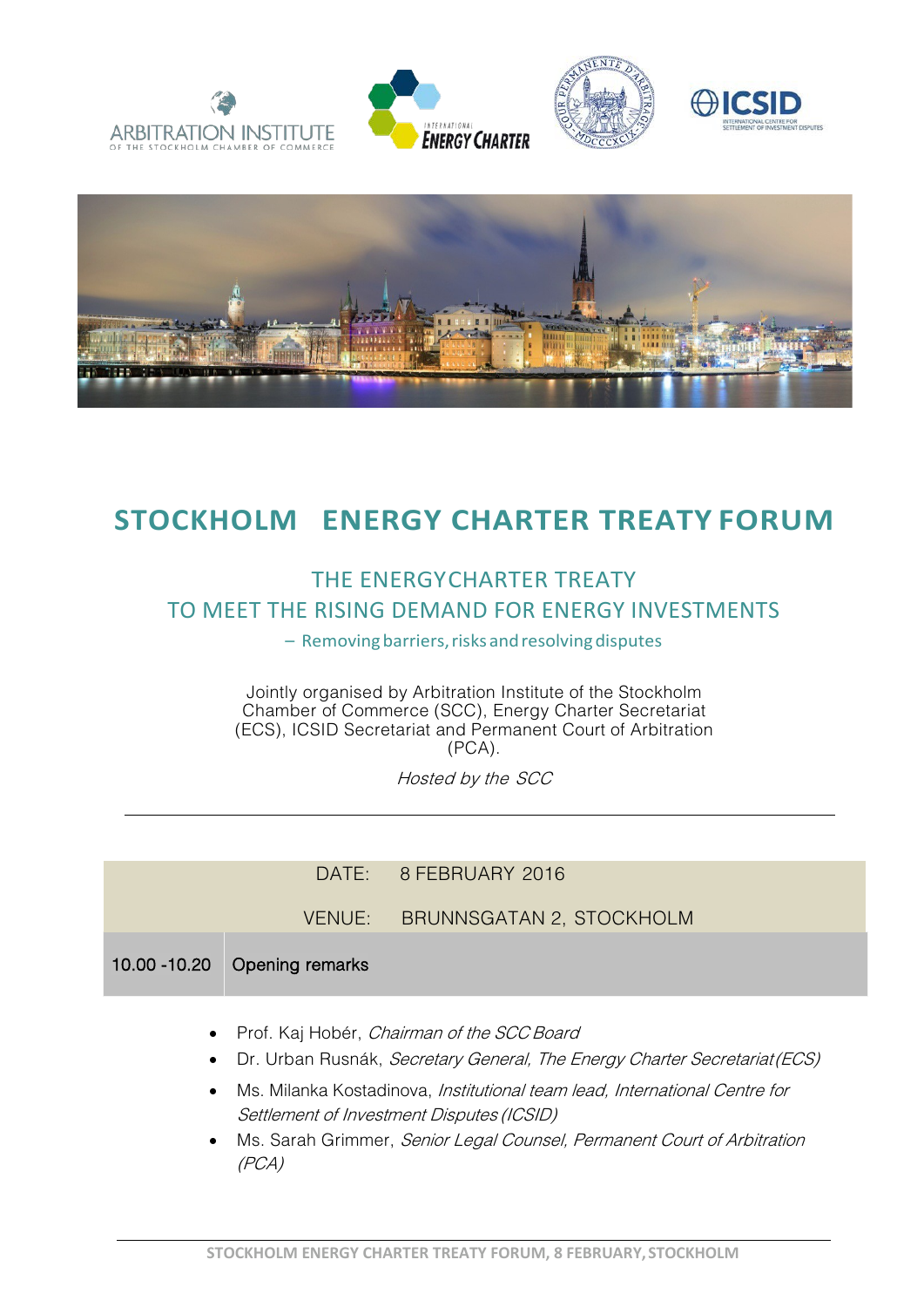| 10.20 - 11.20 | First Session: Promoting energy investment under ECT to meet<br>growing energy needs<br>Moderator: Thomas Gür, Journalist, Author                                                                                                                                                                                                  |
|---------------|------------------------------------------------------------------------------------------------------------------------------------------------------------------------------------------------------------------------------------------------------------------------------------------------------------------------------------|
|               | The point of view of energy regulators and energy investments in Latin<br>America<br>Mr. Guillermo Zúñiga Martínez, Commissioner at the Mexican<br>Energy Regulatory Commision and Vice-President of the<br><b>Iberoamerican Association of Energy Regulators</b>                                                                  |
|               | Promote investments to meet energy needs in Asia: the case of China<br>Ms. Han Wang, National Energy Administration, China<br>$\Box$                                                                                                                                                                                               |
|               | Promote investments to meet energy needs in MENA: the case of Iran<br>Mr. Davood Manzoor, Acting Managing Director and Deputy for<br>$\hbox{ }$<br>Financial and Administrative Affairs; Iranian Power Generation,<br>Transmission and Distribution Management Company, TAVANIR,<br>Ministry of Power, Iran (pending confirmation) |
|               | Promote investments to meet energy needs in Africa: the regional and<br>national cases: ECOWAS and Niger<br>Dr. Morlaye Bangoura, Commissioner for Energy and Mines,<br>$\blacksquare$<br><b>ECOWAS</b><br>Mr. Dan Azoumi Maman Laouali, Deputy Secretary-General,<br>Ministry of Energy and Petroleum, Niger                      |
| 11.20 - 11.40 | <b>Coffee Break</b>                                                                                                                                                                                                                                                                                                                |
| 11.40 - 12.40 | Second session: Non-discrimination treatment in the pre-investment<br>phase.<br>Moderator: Andreas Hatzigeorgiou, Chief Economist, Stockholm Chamber of<br>Commerce                                                                                                                                                                |







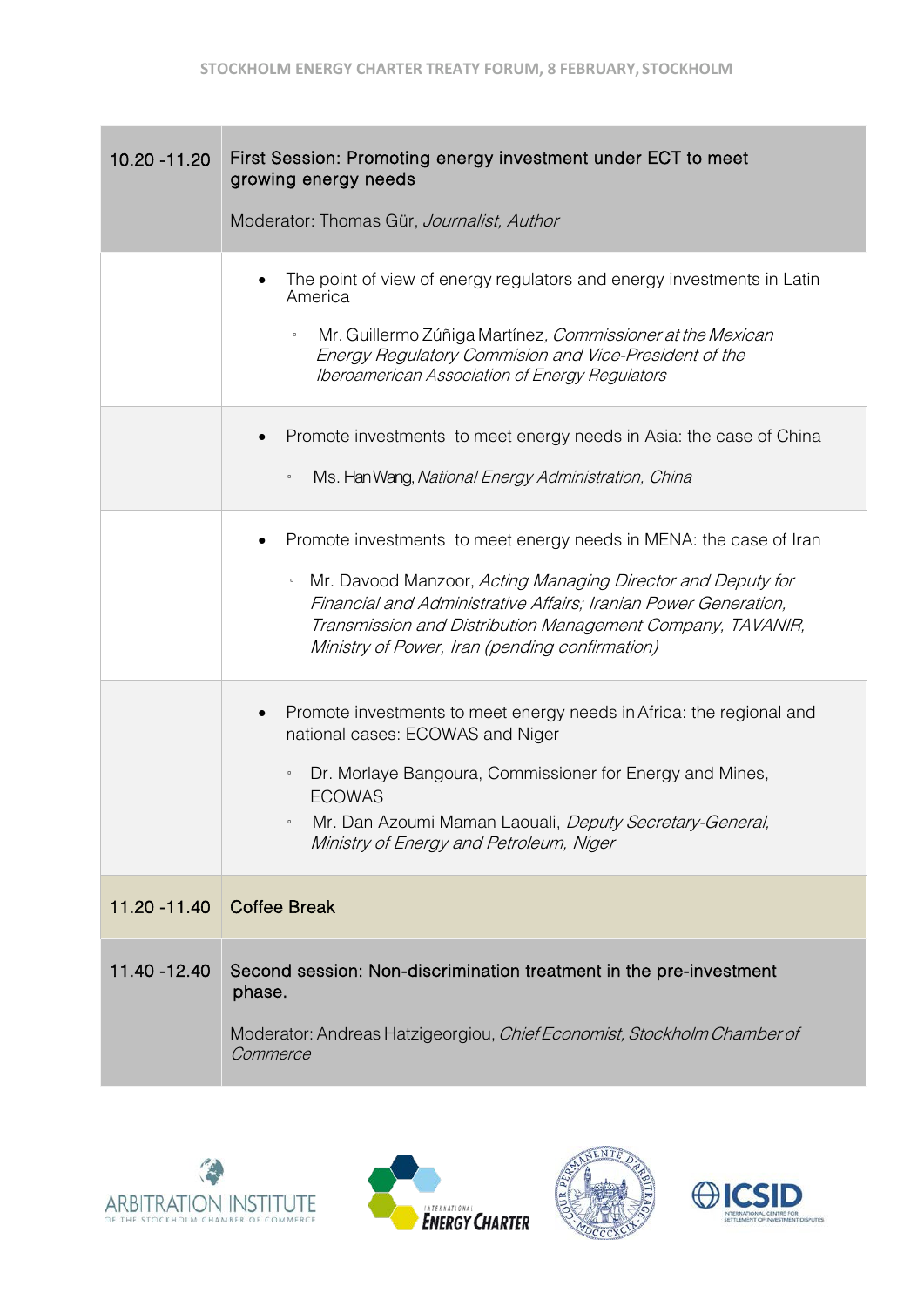|               | Pre-investment in modern IIAs and its interpretation in arbitration<br>Mr. Markus Burgstaller, Partner, Hogan Lovells London<br>$\Box$                                                                                                                                     |
|---------------|----------------------------------------------------------------------------------------------------------------------------------------------------------------------------------------------------------------------------------------------------------------------------|
|               | Promotion of investment for highly efficient coal power generation<br>Keiji Makino, Senior Fellow, Strategic Business Unit, Center for<br>$\Box$<br>Strategic Information, Japan Coal Energy Center (JCOAL)                                                                |
|               | Advising governments in designing their domestic and international<br>investment energy policy: market liberalisation or market protection.<br>Mr. Daniel Radov, Nera Economic Consulting, Associate Director<br>$\Box$                                                    |
|               | Pre-investment requirements for nuclear energy projects: international<br>harmonization, licensing and investment strategies<br>Mr. Greg Kaser, World Nuclear Association, Senior Project Manager<br>$\Box$                                                                |
|               | Non-discriminatory treatment in the establishment of energy investments:<br>$\bullet$<br>current trends and the work of the Energy Charter.<br>Dr. Alejandro Carballo, Energy Charter Secretariat, Legal Counsel<br>$\Box$                                                 |
| 12.40 - 14.00 | Lunch                                                                                                                                                                                                                                                                      |
| 14.00 -14.15  | Keynote speech: Current trends on international investment agreements<br>(IIAs), their pre-establishment dimension, and UNCTAD's Roadmap for IIA<br>Reform.<br>Mr. Joakim Reiter, Deputy Secretary-General, United Nations Conference on<br>Trade and Development (UNCTAD) |







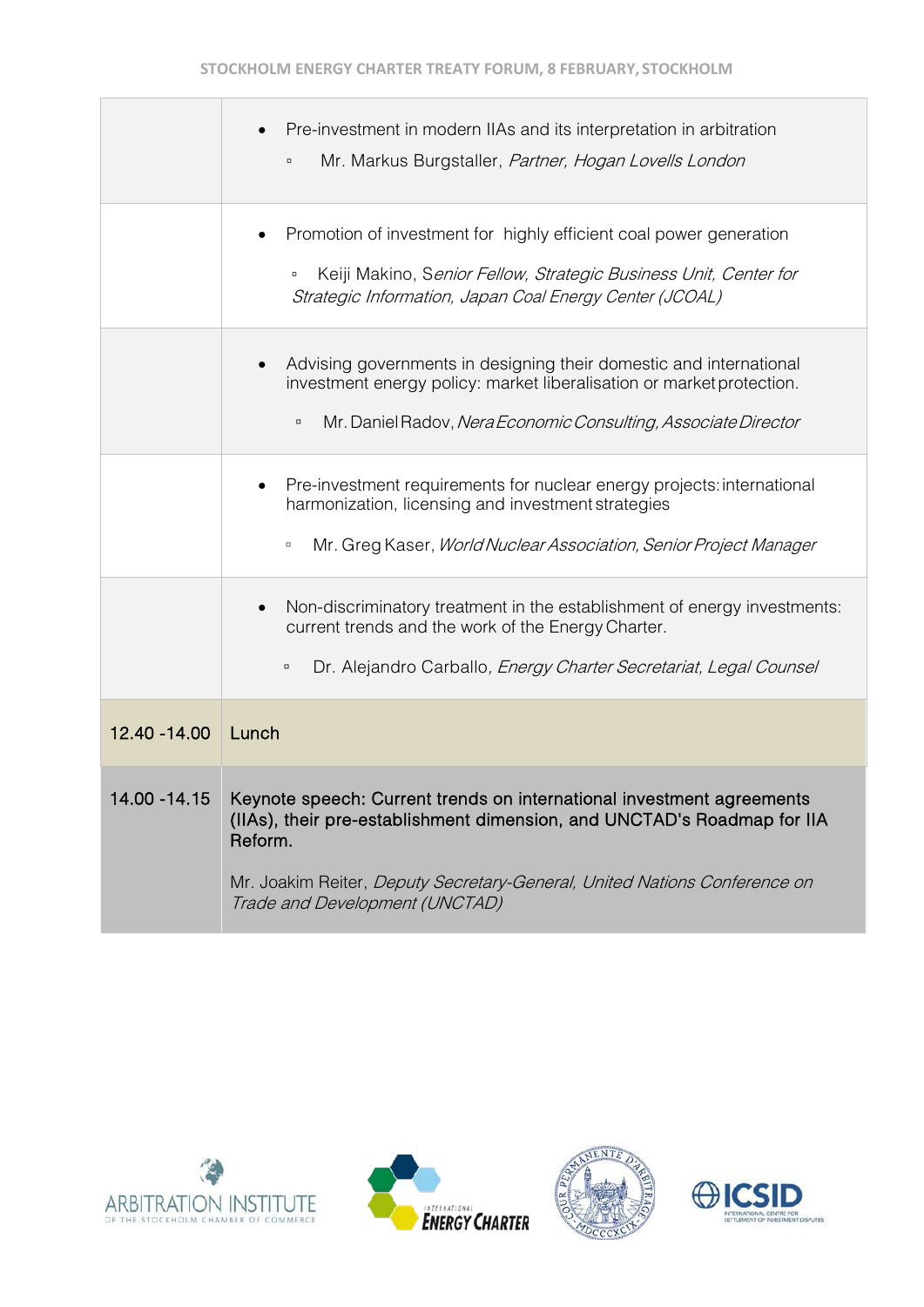| $14.15 - 15.15$ | Third Session: The role of the Energy Charter Treaty in the financing of<br>energy investments<br>Moderator: Mr. David Kramer, Senior Policy Advisor International Energy Markets,<br>Ministry of Economic Affairs, The Netherlands                                                   |
|-----------------|---------------------------------------------------------------------------------------------------------------------------------------------------------------------------------------------------------------------------------------------------------------------------------------|
|                 | Financing energy investments: removing barriers and mitigating risk.<br>What is the role of international investment policies and treaties?<br>Mr. Raghuveer Sharma, International Finance Corporation, Chief<br>$\Box$<br>Investment Officer, Infrastructure Natural Resources       |
|                 | The World Bank's Readiness for Investment in Sustainable Energy (RISE)<br>and the energy investment policy toolkit: possible assessment of pre and<br>post-energy investment risk across countries.<br>Mr. Roberto Echandi, World Bank, Lead Specialist Investment Practice<br>$\Box$ |
|                 | What is the relevance of international investment agreements for<br>$\bullet$<br>investment insurers? Are investment treaties and the ECT taken into<br>account in the energy investment risk assessment?<br>Mrs. Shamali F. De Silva, MIGA, Senior Counsel<br>$\Box$                 |
|                 | The point of view of energy investors: the assessment of investment risks<br>and the negotiation of risk reducing instruments.<br>Mr. Andrew T. Clarke, General Counsel, ExxonMobil International<br>$\Box$<br>Limited                                                                |
|                 | Based on its regular energy investment country reviews, the Secretariat<br>is considering preparing comparative analysis of the investment climate<br>across its constituency and outreach countries.<br>Dr. Matteo Barra, Energy Charter Secretariat, Investment Expert<br>$\Box$    |
| 15.15 - 15.35   | <b>Coffee Break</b>                                                                                                                                                                                                                                                                   |